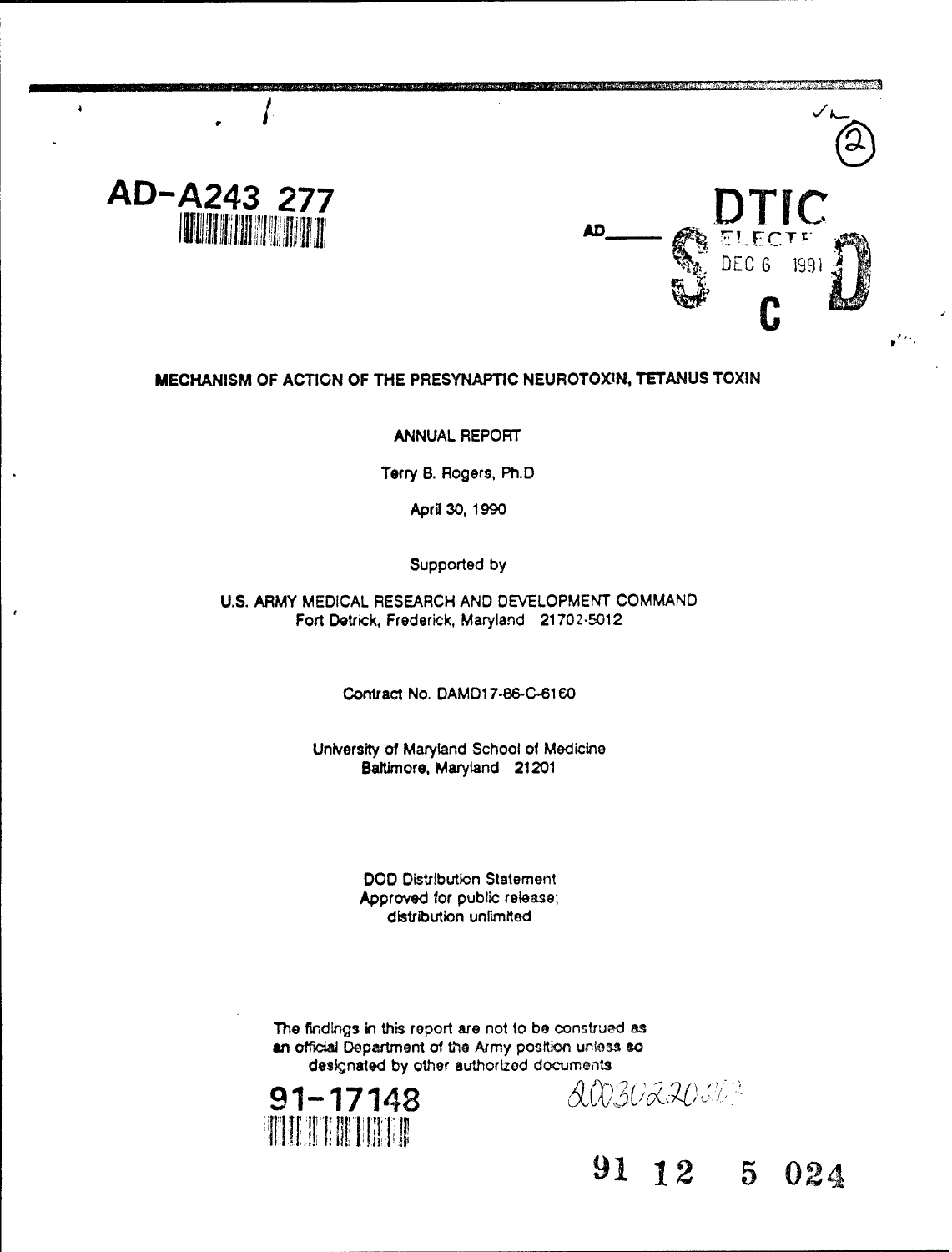| Public readmind burden for this (U. etc.on.) t. mormation, science to suering encourage in respective coupling the time for revewing assitutions, searching exist no ducal, Juruss,<br>gathering and maintaining the data needed, and completing and recomplement pre-circination of innocent recomments redarding this durable stimate or any uther aspect of this<br>collection of information, including suggestions for reducing this purper, to Washington Headquarters services, Directorate for information Operations and Reports, 1215 Lefterson,<br>Davis High way, Suite 1204, Arrington, J.A. 2222-4302, and to the Other of Management and Budget, Phoenvork Reduction Project (0704-0188). Mashington, DC 20503<br>1. AGENCY USE ONLY (Leave olank)<br>2. REPORT DATE<br>3. REPORT TYPE AND DATES COVERED<br>30 April 1990<br><u> Annual Report (4/1/89 - 6/30/90)</u><br>4. TITLE AND SUBTITLE<br><b>5. FUNDING NUMBERS</b><br>MECHANISM OF ACTION OF THE PRESYNAPTIC NEUROTOXIN:<br>Contract No.<br>TETANUS TOXIN<br>DAMD17-86-C-6160<br>6. AUTHOR(S)<br>62787A<br>3M162787A871.AA.382<br>Terry B. Rogers, Ph.D.<br>WUDA309811<br>7. PERFORMING ORGANIZATION NAME(S) AND ADDRESS(ES)<br>8. PERFORMING ORGANIZATION<br>REPORT NUMBER<br>University of Maryland School of Medicine<br>Baltimore, Maryland 21201<br>9. SPONSORING/MONITORING AGENCY NAME(S) AND ADDRESS(ES)<br>10. SPONSORING / MONITORING<br>AGENCY REPORT NUMBER<br>U.S. Army Medical Research and Development Command<br>Fort Detrick<br>Frederick, Maryland 21702-5012<br><b>11. SUPPLEMENTARY NOTES</b><br>12a. DISTRIBUTION/AVAILABILITY STATEMENT<br>12b. DISTRIBUTION CODE<br>Approved for public release; distribution unlimited<br>13. ABSTRACT (Maximum 200 words)<br>During the early phase of this project we were successful in establishing a<br>cultured cell model system, the PC12 pheochromocytoma cell line, to study the<br>mechanism of action of tetanus toxin. further we have studied the characteristics<br>of the intoxication pathway (Sandberg et al. 1989) and have found that it is<br>analogous to that which has been characterized, to some extent, in vivo (Simpson,<br>1986; Habermann and Dreyer, 1986). The major thrust during the past year was to<br>exploit this well characterized model system to gain insight into the molecular<br>mechanism of action of tetanus toxin.<br>In the present study, we have utilized a preparation of permeabilized, NGF-<br>differentiated, PC12 cells to examine the role of cGMP in neurotransmitter release.<br>An important finding is that cOMP can stimulate neurotransmitter release from such<br>cells in a Ca <sup>2+</sup> -independent manner. Further, NGF-differentiated PCl2 cells show<br>two phases of vesicular neurotransmitter release that can be distinguished not<br>only by their differential sensitivity to $Ca^{2+}$ , but also in their sensitivity to<br>CAMP.<br>14. SUBJECT TERMS (BD, Neurotoxins, Pretreatment, Tetanus Toxin,<br><b>15. NUMBER OF PAGES</b><br>Toxins, Presynaptic Toxin, Lab Animals, Mice, RA I, Rats,<br><b>16. PRICE CODE</b><br>Membrane models | REPORT DOCUMENTATION PAGE   |  |  |  | Form Approved<br>CMB No. 0704-0183 |
|-----------------------------------------------------------------------------------------------------------------------------------------------------------------------------------------------------------------------------------------------------------------------------------------------------------------------------------------------------------------------------------------------------------------------------------------------------------------------------------------------------------------------------------------------------------------------------------------------------------------------------------------------------------------------------------------------------------------------------------------------------------------------------------------------------------------------------------------------------------------------------------------------------------------------------------------------------------------------------------------------------------------------------------------------------------------------------------------------------------------------------------------------------------------------------------------------------------------------------------------------------------------------------------------------------------------------------------------------------------------------------------------------------------------------------------------------------------------------------------------------------------------------------------------------------------------------------------------------------------------------------------------------------------------------------------------------------------------------------------------------------------------------------------------------------------------------------------------------------------------------------------------------------------------------------------------------------------------------------------------------------------------------------------------------------------------------------------------------------------------------------------------------------------------------------------------------------------------------------------------------------------------------------------------------------------------------------------------------------------------------------------------------------------------------------------------------------------------------------------------------------------------------------------------------------------------------------------------------------------------------------------------------------------------------------------------------------------------------------------------------------------------------------------------------------------------------------------------------------------------------------------------------------------------------------------------------------------------------------------------------------------------------------------------------------------------------------------------------------------------------------------------------------------------|-----------------------------|--|--|--|------------------------------------|
|                                                                                                                                                                                                                                                                                                                                                                                                                                                                                                                                                                                                                                                                                                                                                                                                                                                                                                                                                                                                                                                                                                                                                                                                                                                                                                                                                                                                                                                                                                                                                                                                                                                                                                                                                                                                                                                                                                                                                                                                                                                                                                                                                                                                                                                                                                                                                                                                                                                                                                                                                                                                                                                                                                                                                                                                                                                                                                                                                                                                                                                                                                                                                                 |                             |  |  |  |                                    |
|                                                                                                                                                                                                                                                                                                                                                                                                                                                                                                                                                                                                                                                                                                                                                                                                                                                                                                                                                                                                                                                                                                                                                                                                                                                                                                                                                                                                                                                                                                                                                                                                                                                                                                                                                                                                                                                                                                                                                                                                                                                                                                                                                                                                                                                                                                                                                                                                                                                                                                                                                                                                                                                                                                                                                                                                                                                                                                                                                                                                                                                                                                                                                                 |                             |  |  |  |                                    |
|                                                                                                                                                                                                                                                                                                                                                                                                                                                                                                                                                                                                                                                                                                                                                                                                                                                                                                                                                                                                                                                                                                                                                                                                                                                                                                                                                                                                                                                                                                                                                                                                                                                                                                                                                                                                                                                                                                                                                                                                                                                                                                                                                                                                                                                                                                                                                                                                                                                                                                                                                                                                                                                                                                                                                                                                                                                                                                                                                                                                                                                                                                                                                                 |                             |  |  |  |                                    |
|                                                                                                                                                                                                                                                                                                                                                                                                                                                                                                                                                                                                                                                                                                                                                                                                                                                                                                                                                                                                                                                                                                                                                                                                                                                                                                                                                                                                                                                                                                                                                                                                                                                                                                                                                                                                                                                                                                                                                                                                                                                                                                                                                                                                                                                                                                                                                                                                                                                                                                                                                                                                                                                                                                                                                                                                                                                                                                                                                                                                                                                                                                                                                                 |                             |  |  |  |                                    |
|                                                                                                                                                                                                                                                                                                                                                                                                                                                                                                                                                                                                                                                                                                                                                                                                                                                                                                                                                                                                                                                                                                                                                                                                                                                                                                                                                                                                                                                                                                                                                                                                                                                                                                                                                                                                                                                                                                                                                                                                                                                                                                                                                                                                                                                                                                                                                                                                                                                                                                                                                                                                                                                                                                                                                                                                                                                                                                                                                                                                                                                                                                                                                                 |                             |  |  |  |                                    |
|                                                                                                                                                                                                                                                                                                                                                                                                                                                                                                                                                                                                                                                                                                                                                                                                                                                                                                                                                                                                                                                                                                                                                                                                                                                                                                                                                                                                                                                                                                                                                                                                                                                                                                                                                                                                                                                                                                                                                                                                                                                                                                                                                                                                                                                                                                                                                                                                                                                                                                                                                                                                                                                                                                                                                                                                                                                                                                                                                                                                                                                                                                                                                                 |                             |  |  |  |                                    |
|                                                                                                                                                                                                                                                                                                                                                                                                                                                                                                                                                                                                                                                                                                                                                                                                                                                                                                                                                                                                                                                                                                                                                                                                                                                                                                                                                                                                                                                                                                                                                                                                                                                                                                                                                                                                                                                                                                                                                                                                                                                                                                                                                                                                                                                                                                                                                                                                                                                                                                                                                                                                                                                                                                                                                                                                                                                                                                                                                                                                                                                                                                                                                                 |                             |  |  |  |                                    |
|                                                                                                                                                                                                                                                                                                                                                                                                                                                                                                                                                                                                                                                                                                                                                                                                                                                                                                                                                                                                                                                                                                                                                                                                                                                                                                                                                                                                                                                                                                                                                                                                                                                                                                                                                                                                                                                                                                                                                                                                                                                                                                                                                                                                                                                                                                                                                                                                                                                                                                                                                                                                                                                                                                                                                                                                                                                                                                                                                                                                                                                                                                                                                                 |                             |  |  |  |                                    |
|                                                                                                                                                                                                                                                                                                                                                                                                                                                                                                                                                                                                                                                                                                                                                                                                                                                                                                                                                                                                                                                                                                                                                                                                                                                                                                                                                                                                                                                                                                                                                                                                                                                                                                                                                                                                                                                                                                                                                                                                                                                                                                                                                                                                                                                                                                                                                                                                                                                                                                                                                                                                                                                                                                                                                                                                                                                                                                                                                                                                                                                                                                                                                                 |                             |  |  |  |                                    |
|                                                                                                                                                                                                                                                                                                                                                                                                                                                                                                                                                                                                                                                                                                                                                                                                                                                                                                                                                                                                                                                                                                                                                                                                                                                                                                                                                                                                                                                                                                                                                                                                                                                                                                                                                                                                                                                                                                                                                                                                                                                                                                                                                                                                                                                                                                                                                                                                                                                                                                                                                                                                                                                                                                                                                                                                                                                                                                                                                                                                                                                                                                                                                                 |                             |  |  |  |                                    |
|                                                                                                                                                                                                                                                                                                                                                                                                                                                                                                                                                                                                                                                                                                                                                                                                                                                                                                                                                                                                                                                                                                                                                                                                                                                                                                                                                                                                                                                                                                                                                                                                                                                                                                                                                                                                                                                                                                                                                                                                                                                                                                                                                                                                                                                                                                                                                                                                                                                                                                                                                                                                                                                                                                                                                                                                                                                                                                                                                                                                                                                                                                                                                                 |                             |  |  |  |                                    |
|                                                                                                                                                                                                                                                                                                                                                                                                                                                                                                                                                                                                                                                                                                                                                                                                                                                                                                                                                                                                                                                                                                                                                                                                                                                                                                                                                                                                                                                                                                                                                                                                                                                                                                                                                                                                                                                                                                                                                                                                                                                                                                                                                                                                                                                                                                                                                                                                                                                                                                                                                                                                                                                                                                                                                                                                                                                                                                                                                                                                                                                                                                                                                                 |                             |  |  |  |                                    |
|                                                                                                                                                                                                                                                                                                                                                                                                                                                                                                                                                                                                                                                                                                                                                                                                                                                                                                                                                                                                                                                                                                                                                                                                                                                                                                                                                                                                                                                                                                                                                                                                                                                                                                                                                                                                                                                                                                                                                                                                                                                                                                                                                                                                                                                                                                                                                                                                                                                                                                                                                                                                                                                                                                                                                                                                                                                                                                                                                                                                                                                                                                                                                                 |                             |  |  |  |                                    |
|                                                                                                                                                                                                                                                                                                                                                                                                                                                                                                                                                                                                                                                                                                                                                                                                                                                                                                                                                                                                                                                                                                                                                                                                                                                                                                                                                                                                                                                                                                                                                                                                                                                                                                                                                                                                                                                                                                                                                                                                                                                                                                                                                                                                                                                                                                                                                                                                                                                                                                                                                                                                                                                                                                                                                                                                                                                                                                                                                                                                                                                                                                                                                                 |                             |  |  |  |                                    |
|                                                                                                                                                                                                                                                                                                                                                                                                                                                                                                                                                                                                                                                                                                                                                                                                                                                                                                                                                                                                                                                                                                                                                                                                                                                                                                                                                                                                                                                                                                                                                                                                                                                                                                                                                                                                                                                                                                                                                                                                                                                                                                                                                                                                                                                                                                                                                                                                                                                                                                                                                                                                                                                                                                                                                                                                                                                                                                                                                                                                                                                                                                                                                                 |                             |  |  |  |                                    |
| 18. SECURITY CLASSIFICATION<br>19. SECURITY CLASSIFICATION<br>OF REPORT<br>OF THIS PAGE<br>OF ABSTRACT                                                                                                                                                                                                                                                                                                                                                                                                                                                                                                                                                                                                                                                                                                                                                                                                                                                                                                                                                                                                                                                                                                                                                                                                                                                                                                                                                                                                                                                                                                                                                                                                                                                                                                                                                                                                                                                                                                                                                                                                                                                                                                                                                                                                                                                                                                                                                                                                                                                                                                                                                                                                                                                                                                                                                                                                                                                                                                                                                                                                                                                          | 17. SECURITY CLASSIFICATION |  |  |  | 20. LIMITATION OF ABSTRACT         |
| Unclassified<br>Unclassified<br>Unclassified<br>Unlimited                                                                                                                                                                                                                                                                                                                                                                                                                                                                                                                                                                                                                                                                                                                                                                                                                                                                                                                                                                                                                                                                                                                                                                                                                                                                                                                                                                                                                                                                                                                                                                                                                                                                                                                                                                                                                                                                                                                                                                                                                                                                                                                                                                                                                                                                                                                                                                                                                                                                                                                                                                                                                                                                                                                                                                                                                                                                                                                                                                                                                                                                                                       |                             |  |  |  |                                    |

 $\hat{\mathbf{v}}$ 

 $\ddot{\phantom{a}}$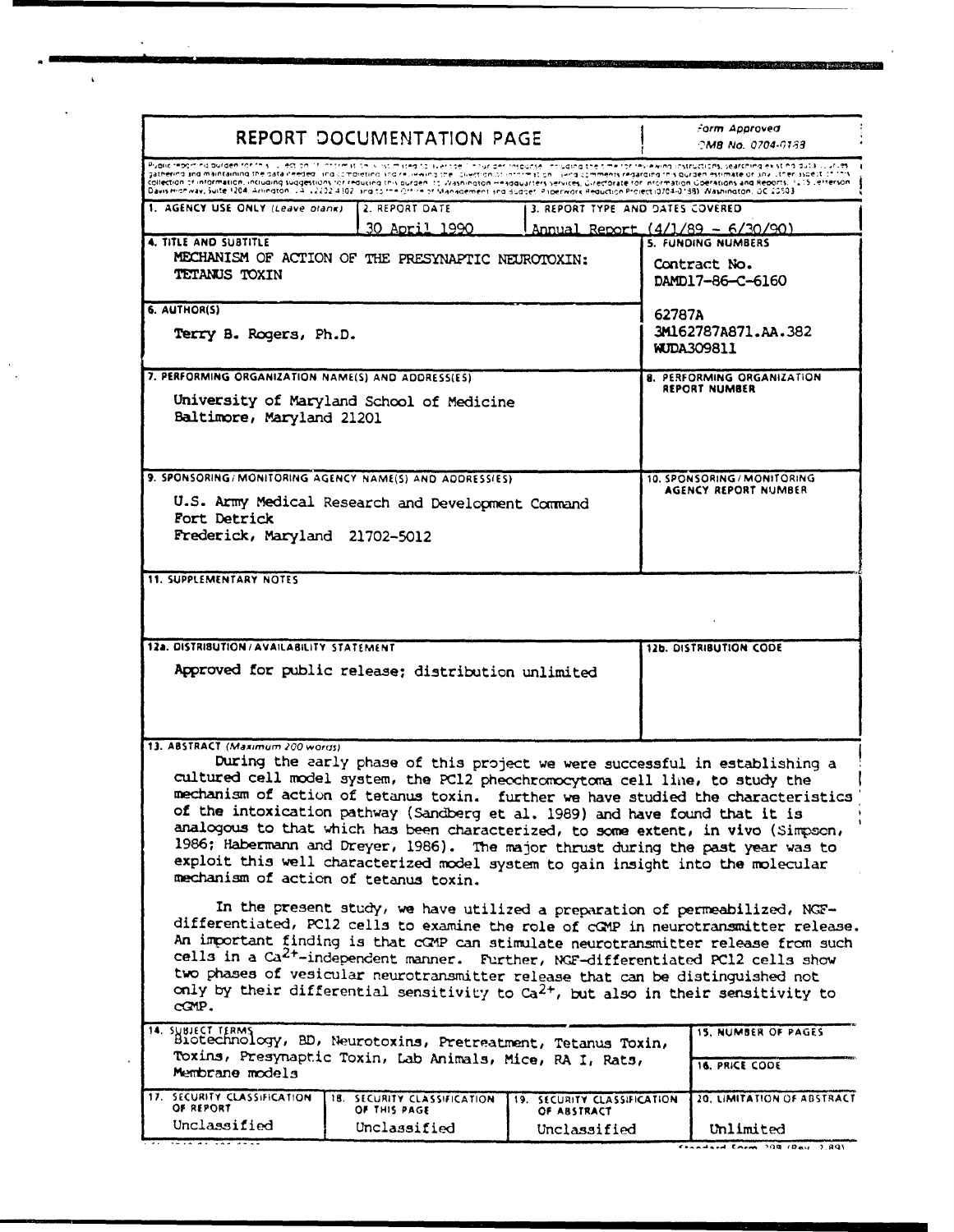### FOREWORD

 $\hat{\mathbf{r}}$ 

In conducting research using animals, the<br>investigator(s) adhered to the "Guide for the Care and<br>Use of Laboratory Animals," prepared by the Committee<br>on Care and Use of Laboratory Animals of the Institute of Laboratory Animal Resources, National Research Council (NIH Publication No. 86-23, Revised 1985).

| Aceassics Fer                                                                  |  |
|--------------------------------------------------------------------------------|--|
| NTI3 GRAAL<br>N<br><b>BAIC ITR</b><br><b>Than into the ad</b><br>Justification |  |
| 87 L.U<br>Distributiem/                                                        |  |
| Availability Codes                                                             |  |
| Mvmil smd/er<br>Dist<br>Special                                                |  |

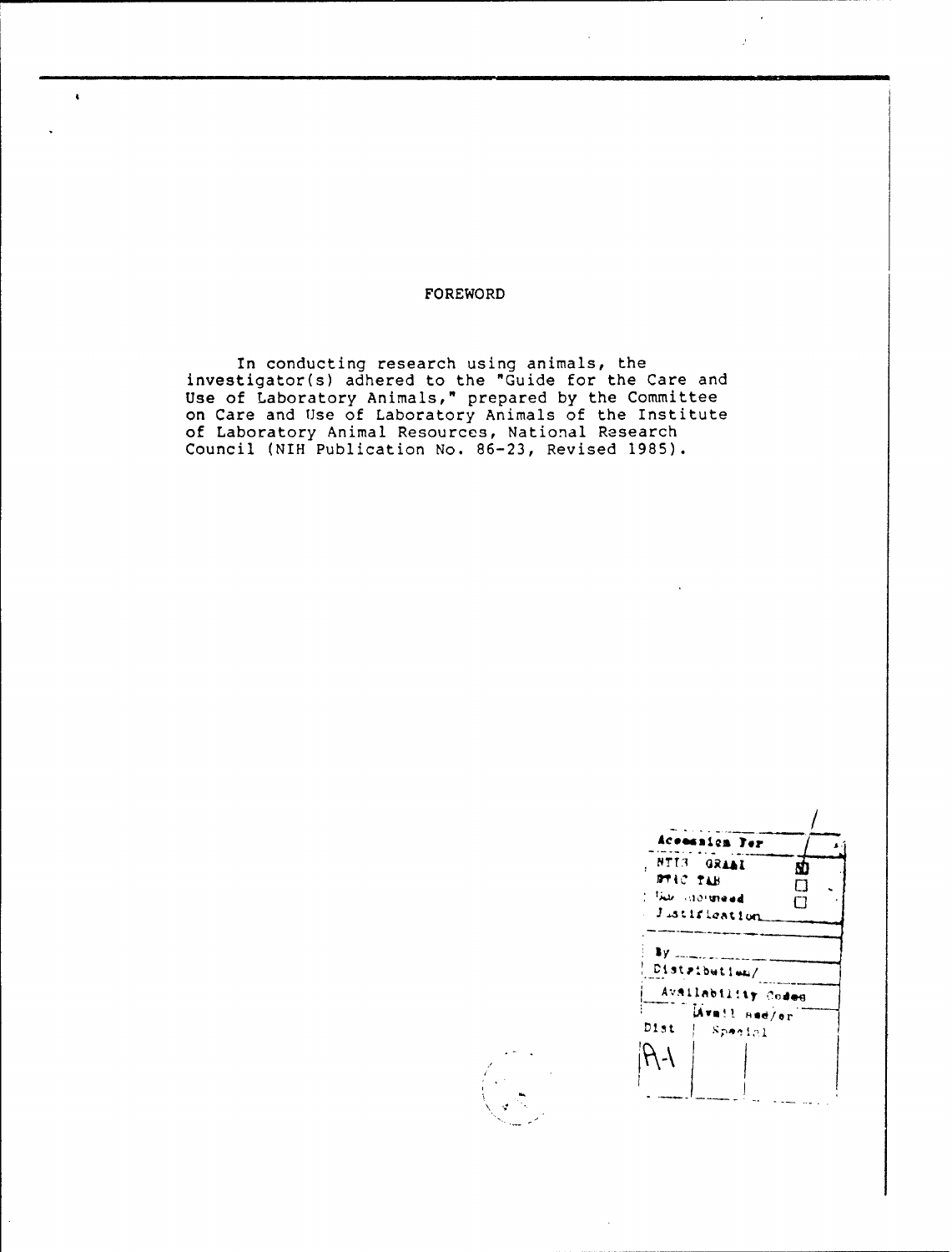# TABLE OF CONTENTS

 $\ddot{\phantom{a}}$ 

 $\overline{a}$ 

| Results from the Principal Investigator's Laboratory |  |  |  |  |
|------------------------------------------------------|--|--|--|--|
|                                                      |  |  |  |  |
|                                                      |  |  |  |  |
|                                                      |  |  |  |  |
|                                                      |  |  |  |  |
|                                                      |  |  |  |  |
| <b>Conclusions</b>                                   |  |  |  |  |
|                                                      |  |  |  |  |
|                                                      |  |  |  |  |
| References                                           |  |  |  |  |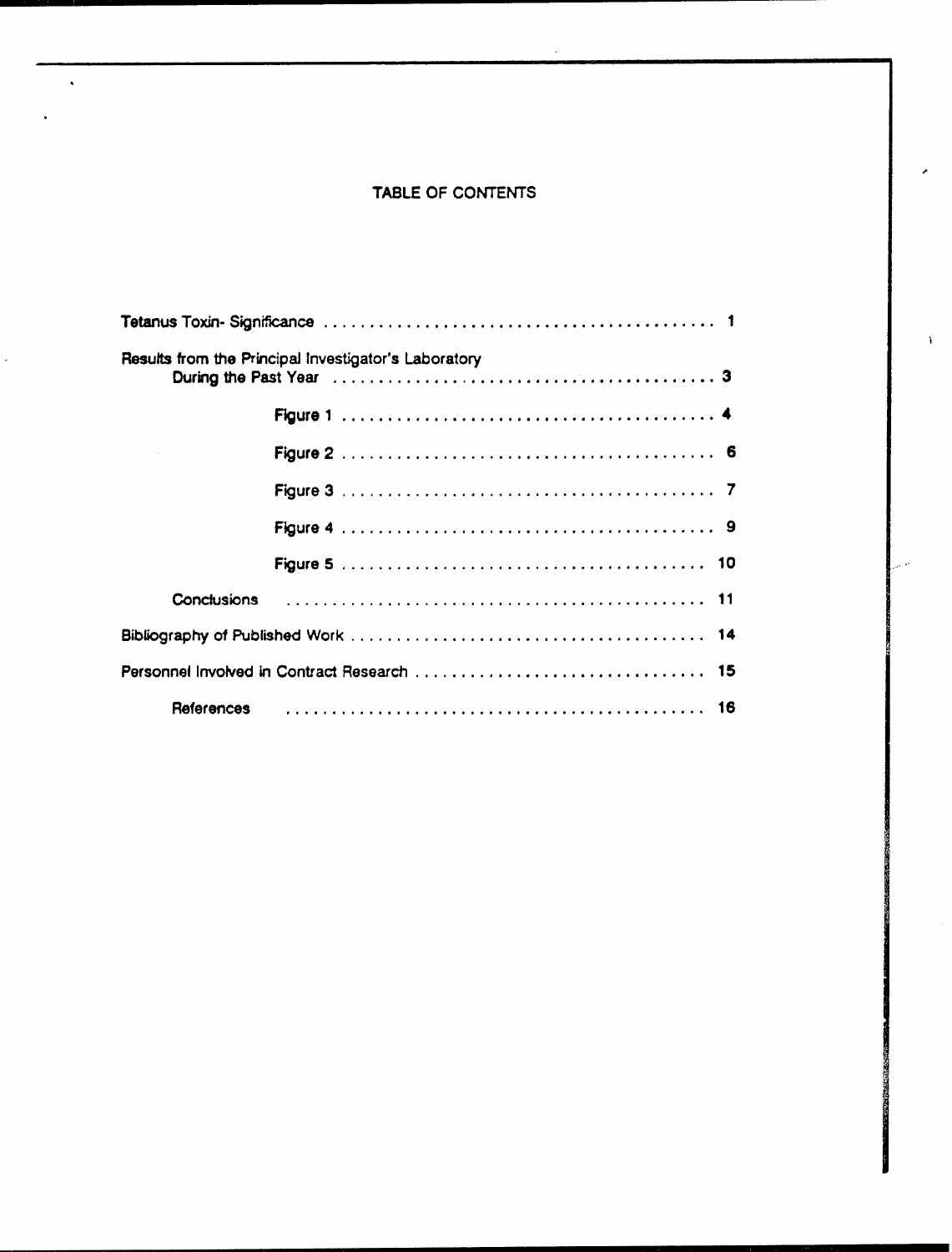Tetanus Toxin - Significance

Tetanus infections are no longer a serious health problem in developed countries because of effective immunization procedures. Therefore it is appropriate to ask why effort should be devoted to studying the mechanism of action of tetanus toxin. In the first place it is important to recognize that potent toxins produced by a variety of organisms have been valuable tools that have been used to probe the molecular features of the complex nervous system (Ceccarelli and Clementi, 1979). For example, the sodium channel and the nicotinic acetylcholine receptor have been well characterized as a result of the use of tetrodotoxin and  $\alpha$ -bungerotoxin, respectively. Therefore one important reason to study tetanus action is that It may shed light on unknown molecular processes that occur in the brain.

The chemical communication of signals between neurons across the synaptic cleft. referred to as synaptic transmission, is mediated by neurotransmitter substances and is a crucial process in the nervous system. Yet, the molecular processes that underlie the neurotransmitter release mechanism in the presynaptic cell are not understood. Accordingly, it would be extremely valuable to have toxins that could be used as tools to probe this specific process.

Tetanus toxin, a protein produced by the bacterium *Clostridium tetani*, is an extremely potent neurotoxin (Simpson, 1986; Habermann and Dreyer, 1986). It is now well known that tetanus toxin inhibits neurotransmitter release from presynaptic terminals from a variety of neural preparations including neuromuscular junctions, primary cultured neurons, brain slices and synaptosomes (Schmitt *et al.*1981; Bergey et al.1983; Osborne and Bradford, 1973). Many laboratories have been active in trying to identify the mechanism by which tetanus brings about this inhibition. From such studies it is now clear that tetanus toxin does not: (1) cause cell death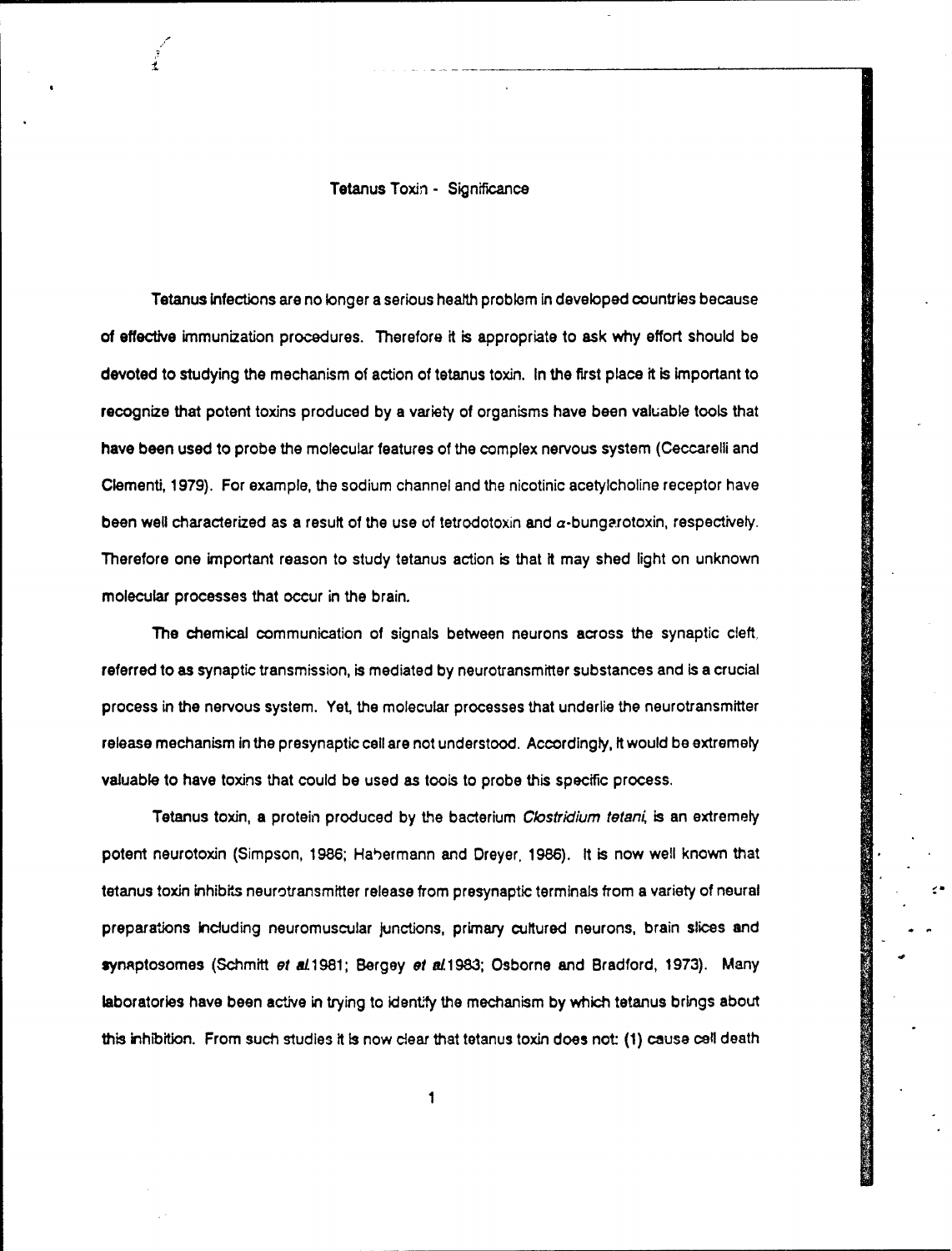or disrupt the ultrastructure of the presynaptic terminal (Mellanby and Green, 1981; Schwab and Thoenen, 1976); (2) alter the synthesis, storage or uptake of neurotransmitter (Collingridge et aL1980); (3) modify presynaptic action potentials or inward calcium currents (Dreyor et *aL* 1983). Thus the current hypothesis for tetanus toxin action is that this toxin acts by perturbing the coupling of excitation to neurotransmitter secretion at a step that occurs downstream from  $Ca<sup>2+</sup>$ entry into the neuron. Tetanus toxin is one member of a small class of unique neurotoxins that act at the presynaptic terminal on processes directly involved with neurotransmitter release. All of the evidence gathered to date strongly supports the idea that tetanus toxin is indeed a very valuable tool to study excitation-secretion coupling in the central nervous system.

A second Important reason to study the action of tetanus toxin is that its mechanism of action is strikingly similar to that of another potent toxin, botulinum toxin, which is produced by another ciosely related gram positive bacterium, *Clostridium botulinum* (Simpson, 1986). In contrast to tetanus infections, immunization and protection against botulinum Infections is very limited. Thus, an understanding of the action of tetanus should yield information which will lead to a therapeutic strategy for the treatment of the toxic sequelae of the very serious botulinum infections.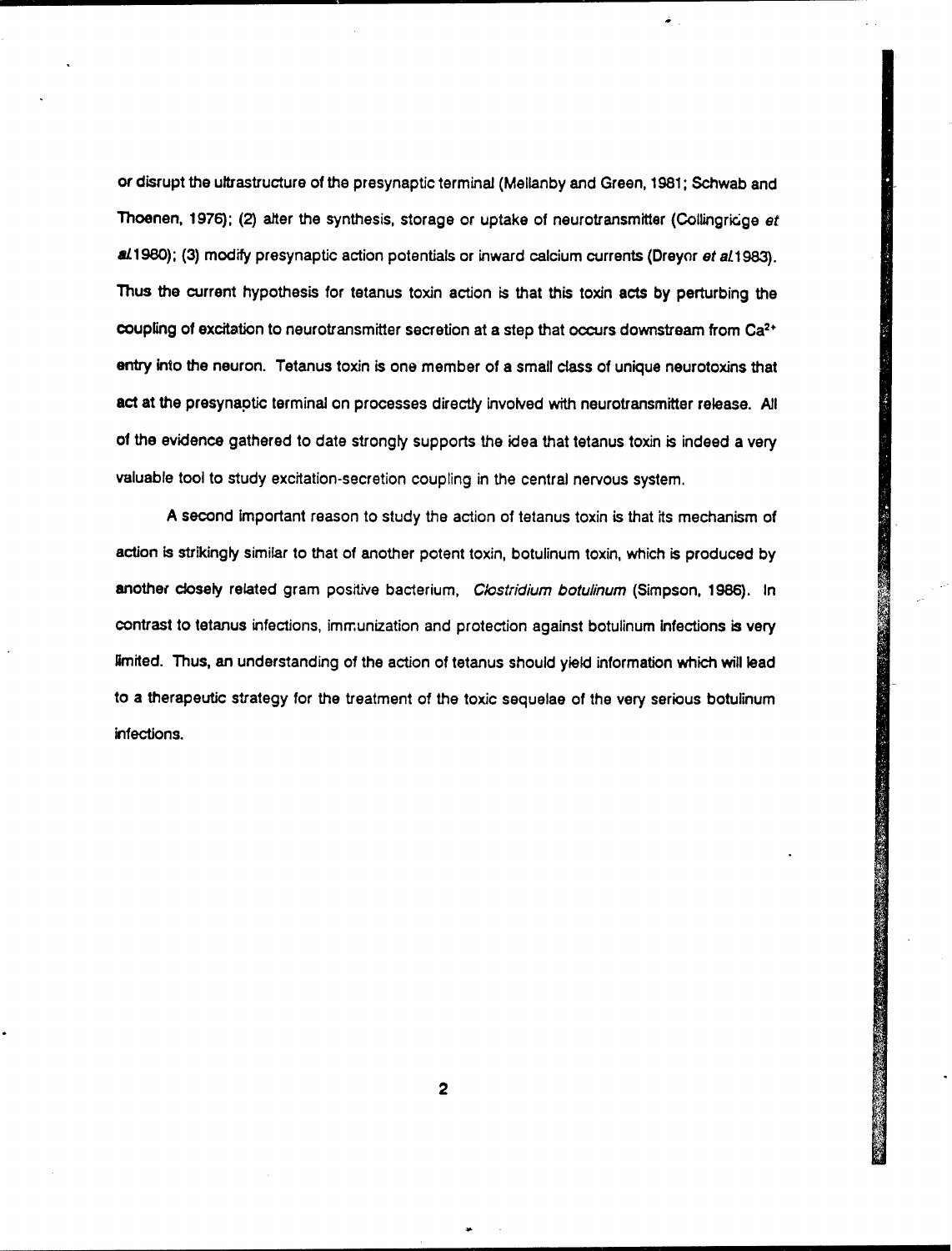#### *Results from the Principal Investigator's Labo, atory*

## Durinq *the Past Year*

During the initial phase of this research program, considerable effort was devoted to developing cultured cells systems that could be used as appropriate models in which to investigate the mechanism of action of tetanus toxin on neurotransmitter release (Staub *et* al 1986; Walton et al. 1988; Sandberg et al. 1989). We have established that pheochromocytoma cell line, PC12, when cultured with nerve growth factor (NGF) has a large concentration of high affinity tetanus toxin receptors (Walton *et* a11988), and is a valid model system in which to study the mechanism of action of the Clostridial neurotoxins. Further, using this cell system in the second phase of the project, we have established that cGMP plays a role in the mechanism of toxic action in these cells (Sandberg *et al.* 1989). During the past year we have continued to exploit this cell system and have extended these previous studies to a detailed examination of the role of cGMP in neurosecretion in NGF-treated PC12 cells. The rationale for this study was that by more clearly defining the role of cGMP a better understanding of the action of tetanus toxin will be derived.

It is well recognized that cGMP levels rise in nervous tissue in response to depolarizing stimuli (Nathanson, 1977; Goldberg and Haddox, 1977). In the previous annual report we described procedures that we have developed methods to permeabilize PC12 cells with a poreforming exotoxin, a-toxin, obtained from *Staph. aureus.* This toxin has been utilized effectively to examine neurosecretion in several neural preparations (Ahnert-Hiiger et al.1985; Thelestam and Blomqvist, 1988). The advantage of this approach Is that in permeabilized cells one has direct access to the intracellular space to which one can apply probes in a controlled manner. Initial experiments with these cells demonstrated that both dopamine (DA) and acetyicholine (AC $t$ ) were secreted from such cells in a Ca<sup>2+</sup>-dependent manner (Figure 1). The response was biphasic,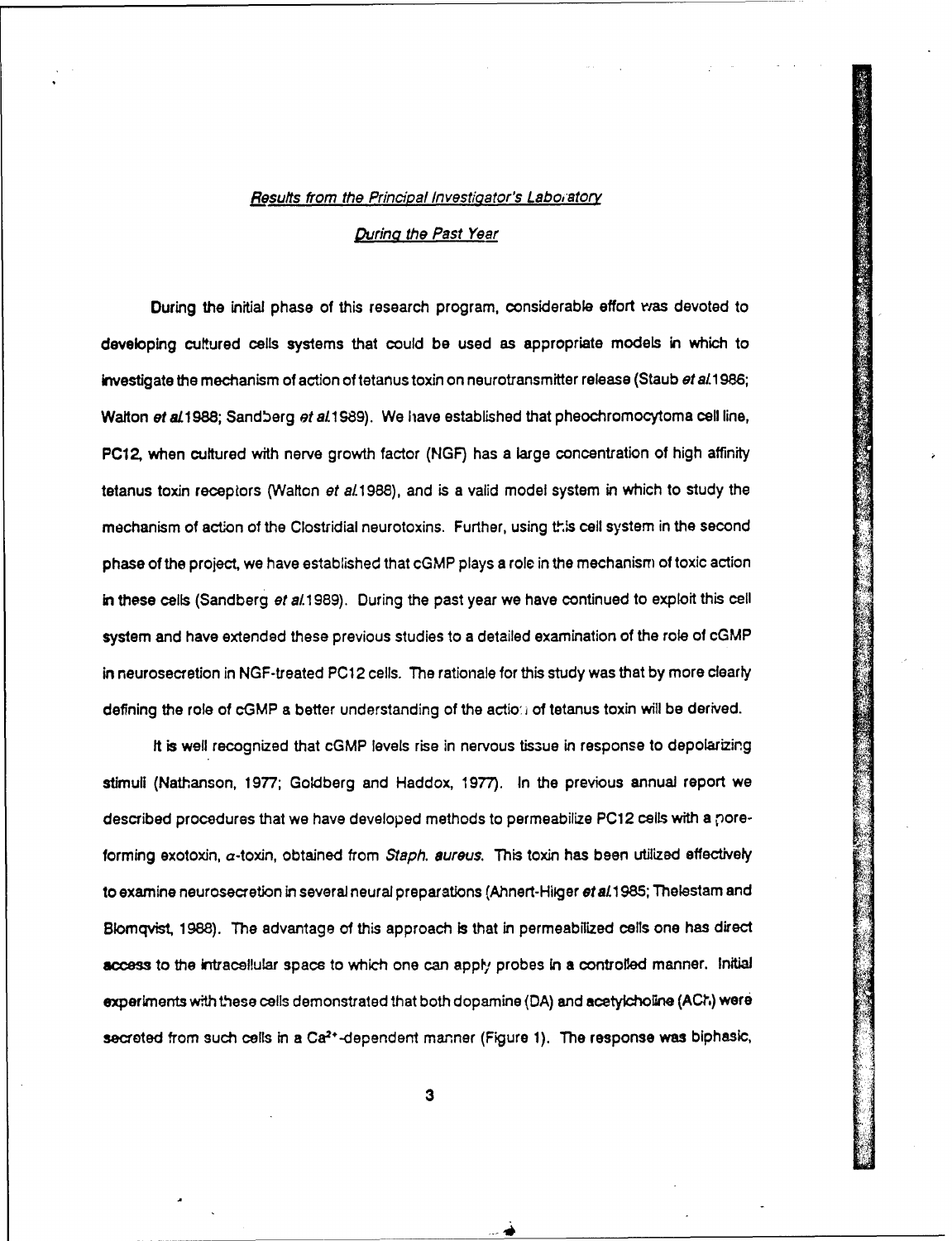with half maximal effects observed at 0.6 µM and 20 µM free Ca<sup>2+</sup>.



Figure 1. Ca<sup>s+</sup>-dependent release of [<sup>5</sup>H]DA and ATP from a-toxin-permeabilized cess. In Panel A, release of [<sup>5</sup>H]DA was determined from prelabeled PC12 cells. Data are expressed as Ca<sup>2+</sup>-dependent transmitter release after subtraction of values in the absence of Ca<sup>2+</sup> (representing 5-12% of total). In panel B, ATP release was monitored in experiments similar to those in Panel A. ATP was determined using a luciferase assay. Caf\*-independent release of ATP was 0.6 nmol/mg protein. Data points represent means ± SEM (n=9, Panel A; n=3, Panel B).

Experiments were performed to determine whether [<sup>3</sup>H]DA release in both Ca<sup>2+</sup>-dependent

كالمحاملة للمتعاطف المستساب المسار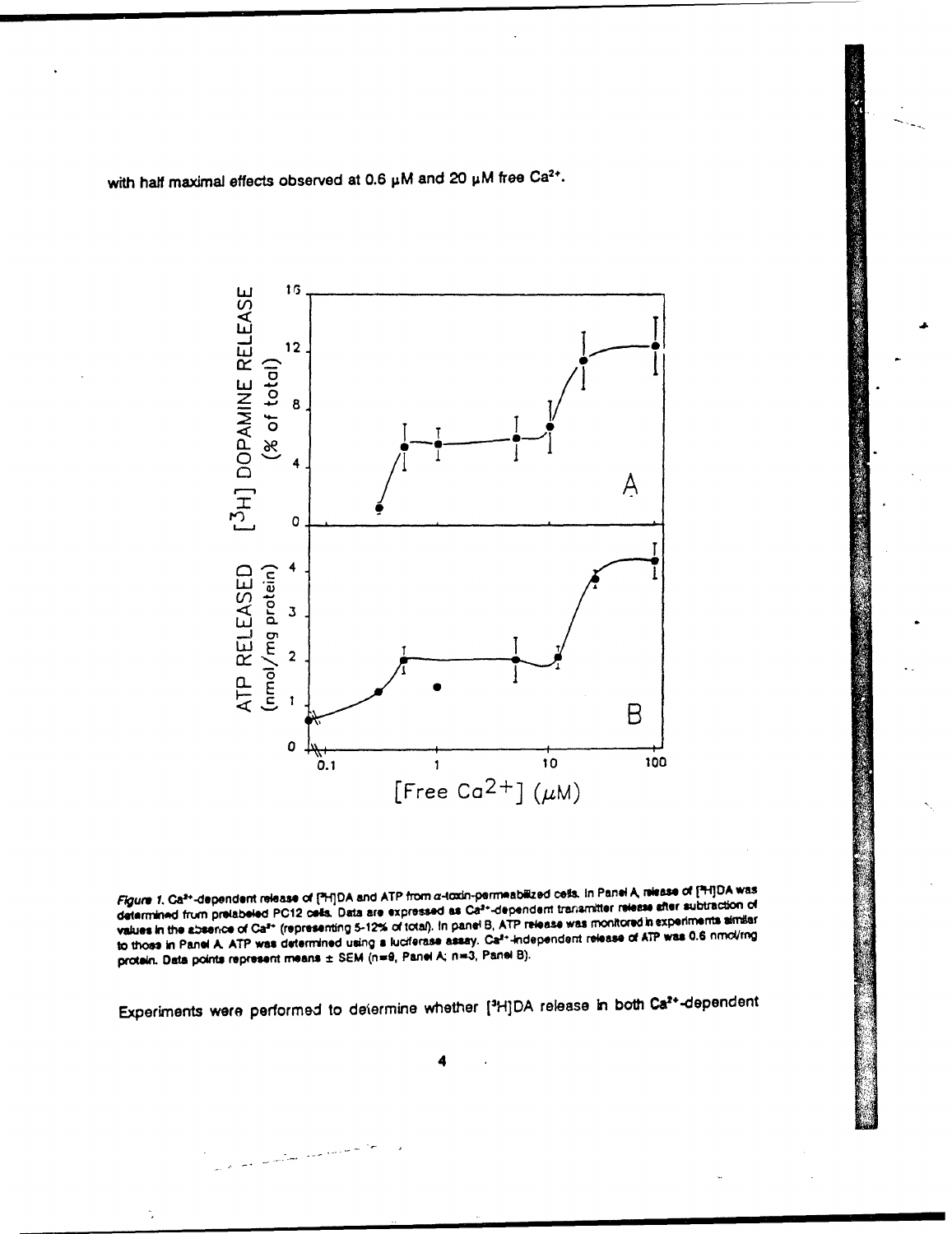phases was derived from transmitter stored in vesicles. Release of ATP, **a** nucleotide which has been shown to be co-localized with neurotransmitters in vesicles (Green and Rein, 1977), was used as an independent index of vesicular release. As shown in Figure 1B, the release of ATP from permeabilized cells showed a biphasic response to Ca $^{2+}$  nearly identical to that for  $[^3H]$ DA

There is accumulating evidence from this laboratory that tetanus toxin exhibits its effects by altering a step involved in cGMP metabolism. Such data suggests that cGMP may be an important signalling molecule in regulating neurosecretion in general. As an initial approach to examine this hypothesis, experiments were performed to examine the effects of cGMP on [3H]DA release in permeabilized PC12 cells. As shown in Figure 2, cGMP did evoke the release of DA from such cells in a dose- and Ca<sup>2+</sup>-dependent manner.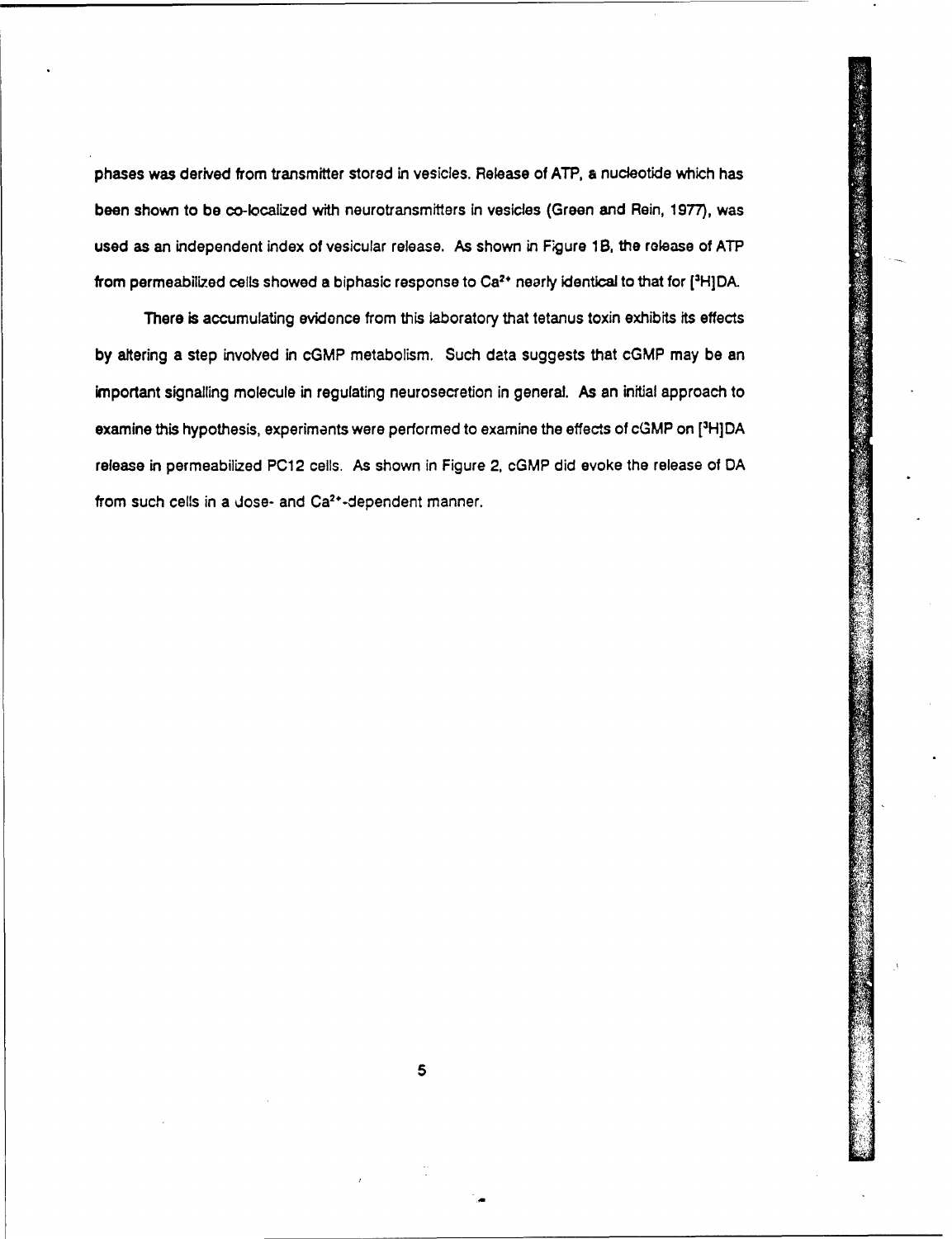

Figure 2. Dose-response curves for cGMP-mediated release of ["H"DA and ATP from permeablized PC12 cells. Cells were preincubated in [HI]DA, washed and exposed to a-toxin (100 units/m) prior to further incubation for 6 min in the same buffer containing the concentrations of cGMP shown. Release of radiolabel or ATP in the absence of nucleotide was subtracted from experimental values to show the specific increase due to cGMP.

The time course for the cGMP-evoked release of [<sup>3</sup>H]DA is shown in Figure 3. After the cells were exposed to 1mM cGMP, there was a lag period of 1 min, after which, [<sup>3</sup>H]DA release occurred, reaching maximal values by 3 min.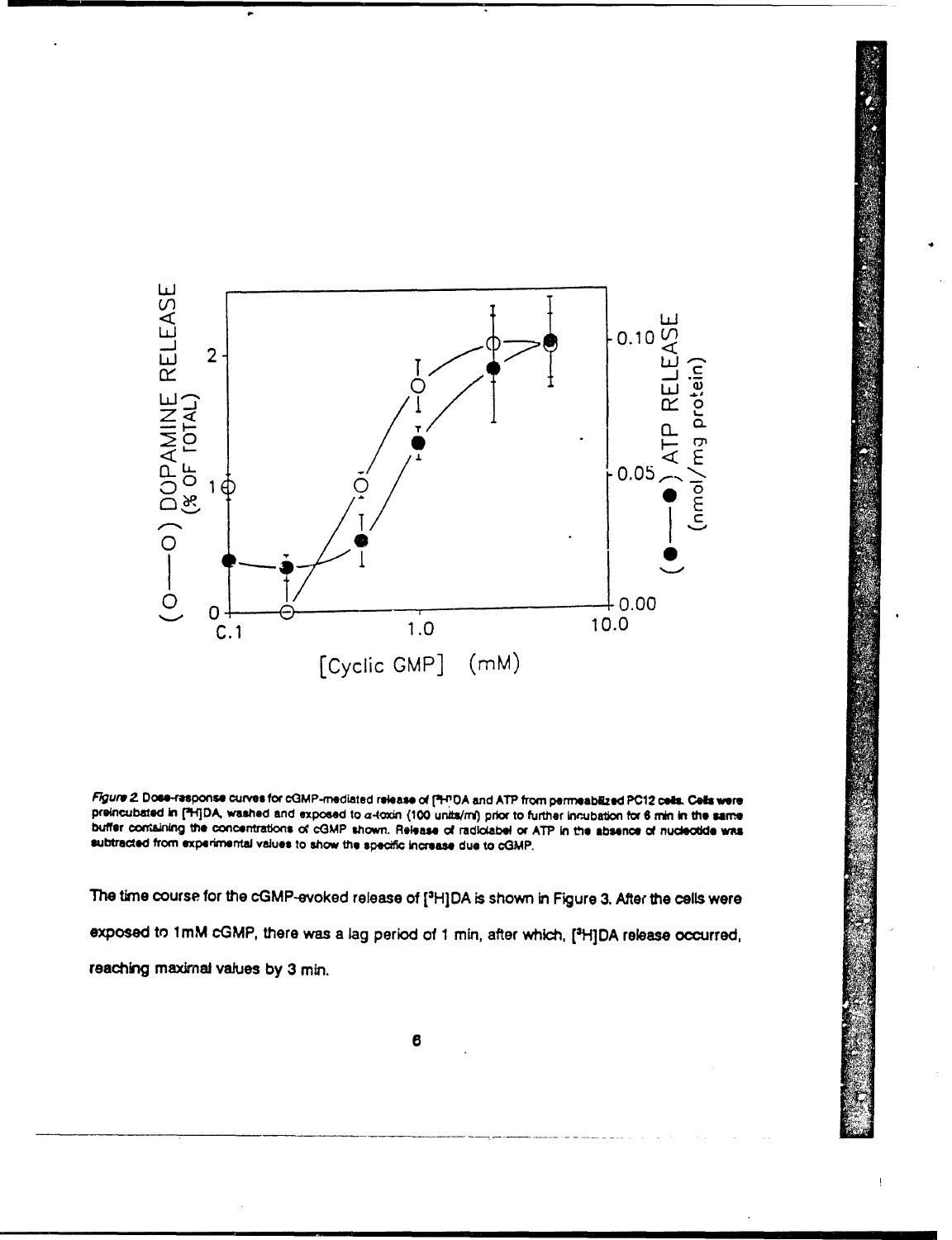

Figure 3. Time course of cGMP-mediated release of [<sup>5</sup>H]DA. Cells, incubated in the presence of [<sup>5</sup>H]DA were permeabilized with a-toxin in KG buffer (10mM EGTA). Permeabilization medium was removed and replaced with fresh buffer in the presence or absence of 1mM cGMP. At the times indicated this medium was removed and specific release due to nucleotide was determined at each time point. Values shown are from a single experiment (+/- SEM; n=3). Release in the absence of cGMP represented 2.3% of total label at 3 min.

The nucleotide specificity for evoked release of transmitter in the absence of Ca<sup>2+</sup> was examined. Only analogues of cGMP were effective in evoking [<sup>3</sup>H]DA release under the conditions used. In contrast, GMP and other cyclic nucleotides were not active in this system (data not

 $\overline{7}$ 

 $\mathbf{r}$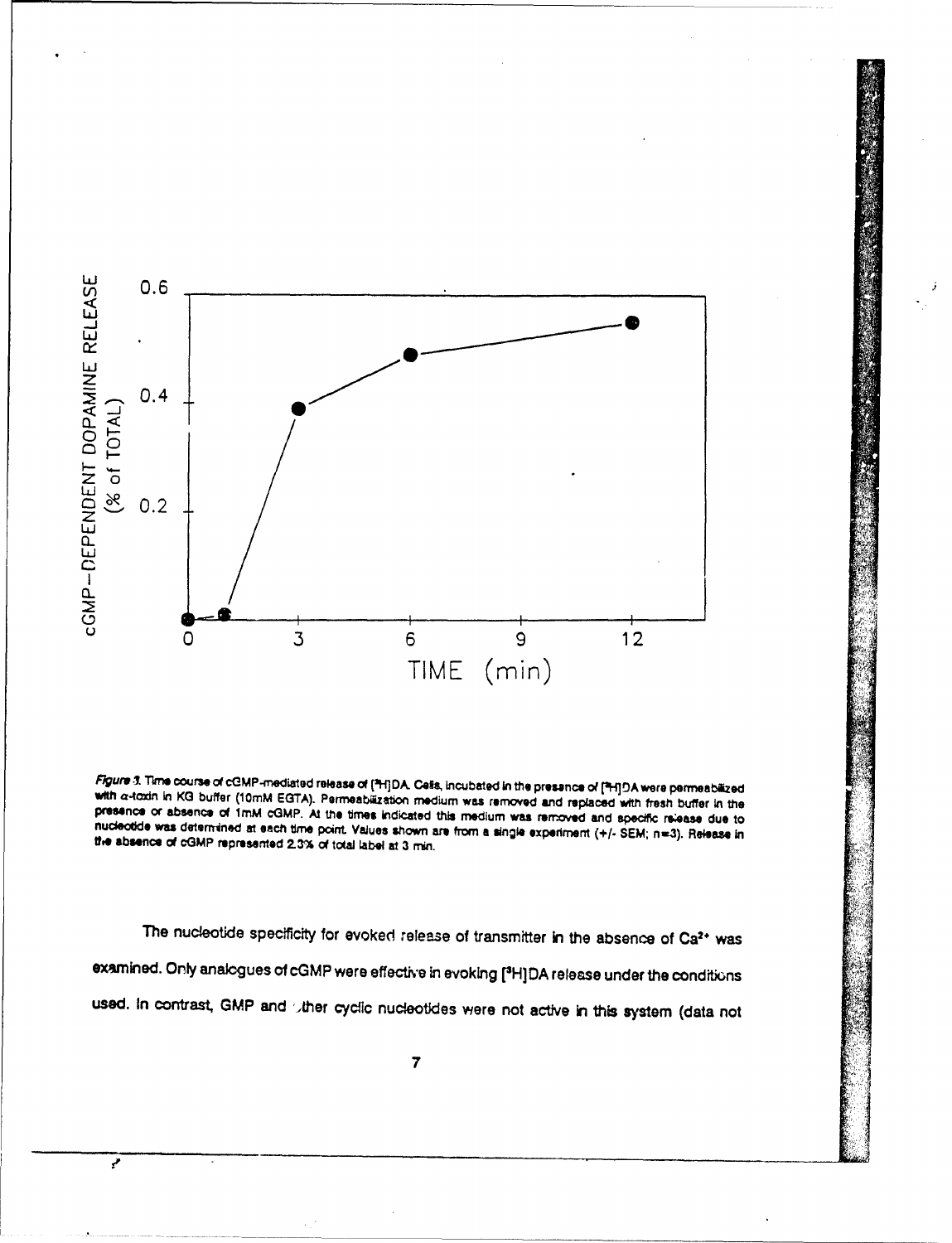shown). Thus, taken together, these data suggest that cGMP can play a role in regulating neurosecretlon from PC12 cells.

Putative sites of action of cGMP. A possible explanation for the action of cGMP on secretion is that it may release Ca<sup>2+</sup> from intraceilular stores. However, since 10 mM EGTA was used in the release buffer, it seemed unlikely that any released Ca<sup>2+</sup> would not be buffered and could result in a Ca<sup>2+</sup> transient sufficient to stimulate secretion. Experiments were performed to confirm this hypothesis. PC12 cells, permeabilized in the absence of Ca<sup>2+</sup>, were treated with A23187 in order to release Ca<sup>2+</sup> from intracellular stores. In the absence of EGTA this treatment resulted in increased release of transmitter (Figure 4). However, release observed in the presence of ioncphore was reduced to control levels if the concentration of EGTA was greater than 1mM (Figure 4). Thase results argue against the possibility that cGMP-evoked [<sup>3</sup>H]DA release, measured in the presence of 10mM EGTA, results from release of a cGMP-sensitive intracellular **poot** of Ca2\*.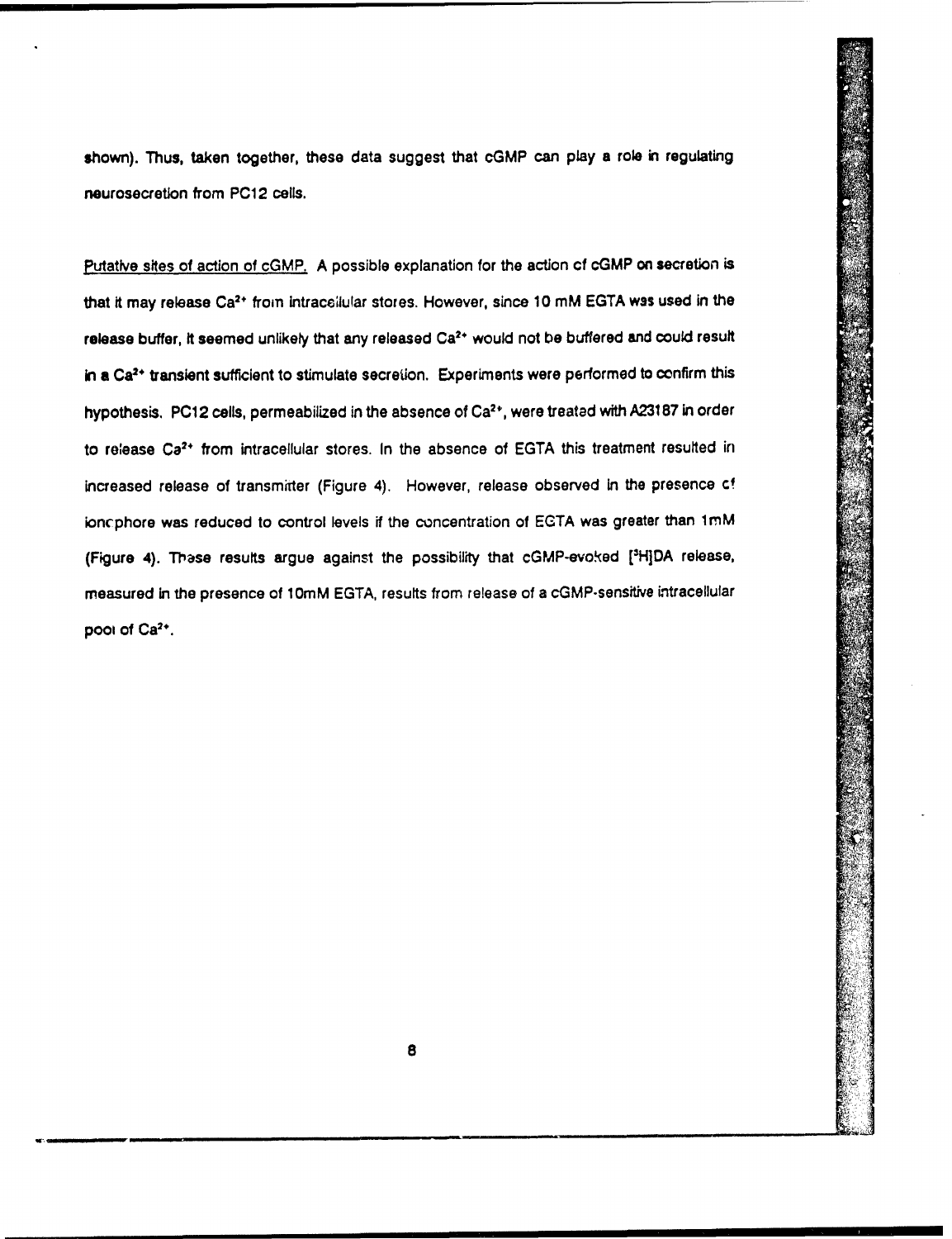

Figure 4. Effects of EGTA concentration on Ca<sup>z+</sup> lonophore-induced release of [<sup>5</sup>H]DA. PC12 cells were preincubated with [<sup>5</sup>H]DA as detailed in the text. Subsequent washes were made in KG buffer (pH 7.4) containing 0-10mM EGTA (Mg<sup>2+</sup> adjusted to maintain a free concentration of 2.8mM). After the cells were permeabilized with a-toxin (100 units/ml) in the appropriate EGTA buffer, they were incubated for 6 min at 37°C in the presence (a) or absence (O) of A23187 (5 µM). Data points represent the mean of triplicate determinations from a single experiment.

The action of cGMP may involve a cGMP-dependent kinase. While the effects of cGMP did not require the presence of exogenous ATP (data not shown), there may be sufficient ATP still present in permeabilized PC12 celle to maintain phosphorylation-mediated events. This hypothesis was supported by results from experiments in which ATP levels were measured in permeabilized and intact cells and found to be 44 and 97 nmol/mg of protein respectively. Thus in order to further explore this hypothesis, the effects of a non-hydrolyzable analogue of ATP on cGMP-evoked [H]DA release was examined. Addition of AMPPNP (Yount of al1971) completely inhibited any increase in secretion due to cGMP (Figure 5).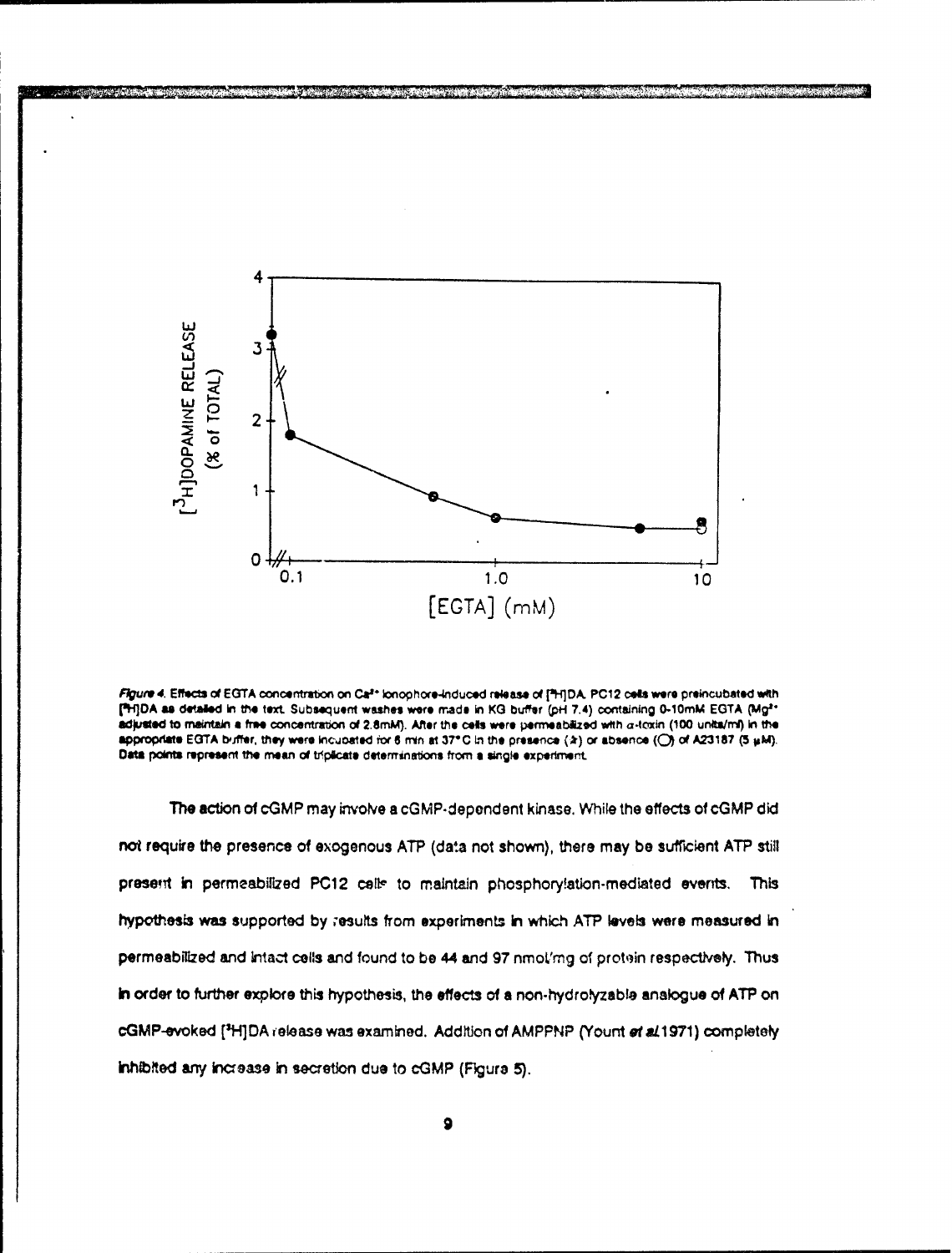

Figure 5. Effects of ATP analogue, AMPPNP, on cGMP-induced [91]DA release. [91]DA-prelabeled cells were permeabilized in the presence (shaded bars) or absence (open bars) of 1mM cGMP and specific release of [FI]DA was quantitated. All buffers were supplemented with 1mM ATP (control) or 1mM AMP-PNP.

These results suggest that hydrolysis of ATP is important in mediating the effects of cGMP. Thus, these data suggest the importance of phosphorylation-mediated events, through the activation of a cGMP-activated kinase for example, in the stimulation of secretion by cGMP.

j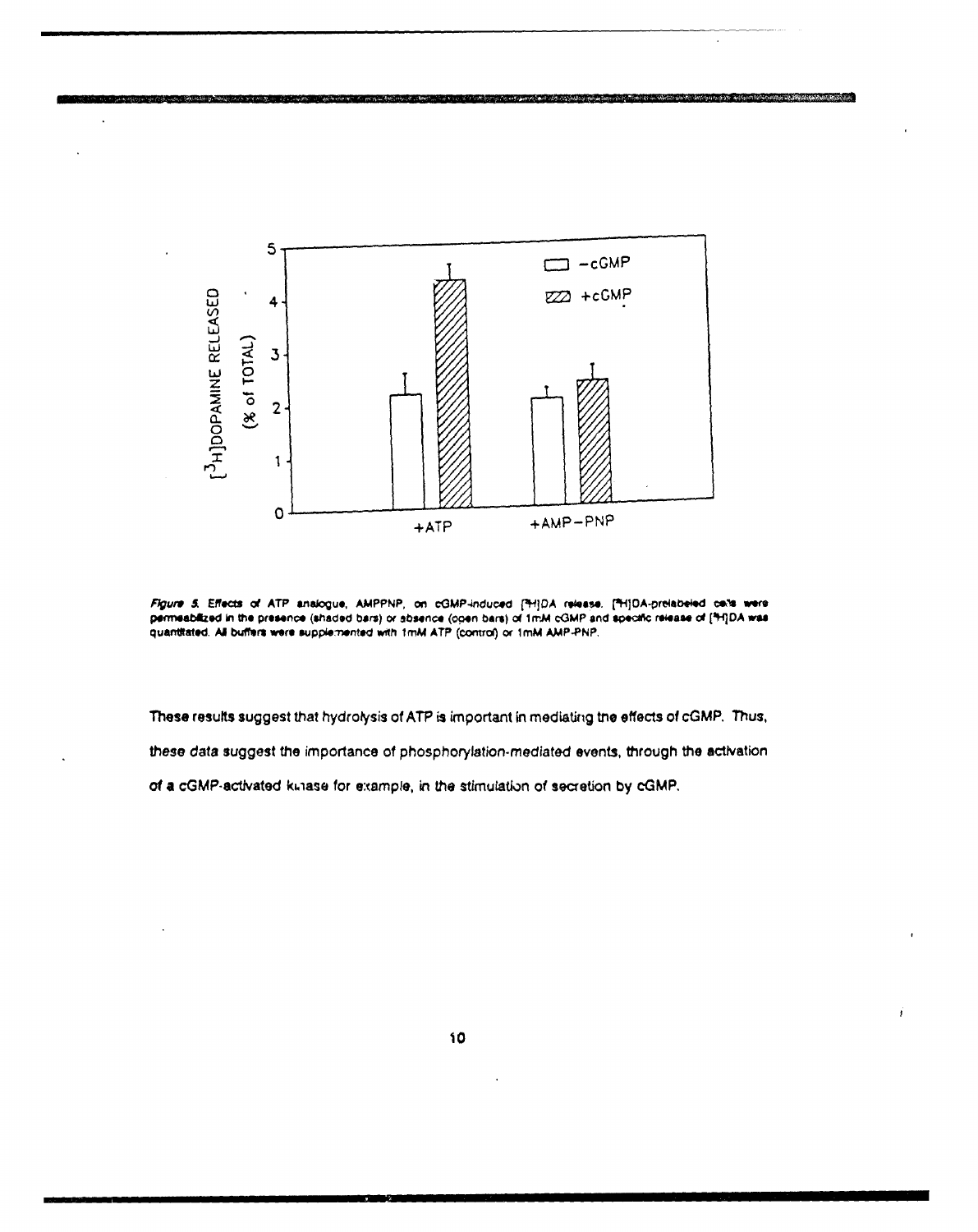### **CONCLUSIONS**

During the early phase of this project we were successful in establishing **a** cultured cell model system, the PC12 pheochromocytoma cell line, to study the mechanism of action of tetanus toxin. Further we have studied the characteristics of the intoxication pathway (Sandberg of al.1989) and have found that it is analogous to that which has been characterized, to some extent, *in vivo* (Simpson, 1986; Habermann and Dreyer, 1986). The major thrust during the past year was to exploit this well characterized model system to gsin insight into the molecular mechanism of action of tetanus tuxin.

In the present study, we have utilized a preparation of permeabilized, NGF-differentiated, PC12 cells to examine the role of cGMP in neurotransmitter release. An important finding is that cGMP can stimulate neurotransm:tter release from such cels in a Ca2'-independent manner. Further, NGF-dlfferentlated PC12 cells show two phases of vesicular neurotransmitter rolease that can be distinguished not only by their differential sensitivity to Ca<sup>2</sup>\*, but also in their sensitivity to cGMP.

Permeabilized NGF-treated PC12 cells retain their ability to release catecholamines in response to Ca<sup>2+</sup>. The Ca<sup>2+</sup> dose-response curve for release of catecholamines revealed two phases of neurotransmitter release which is similar to that reported for non-differentiatod PC12 cells (Ahnert-Hilger *et al.* 1985). Two series of experiments indicated that both the high and low affinity Ca<sup>2+</sup>-dependent release originated from a vesicular pool(s); firstly, preincubation with the plant alkaloid reserpine, which significantly reduces the level of transmitter within vesicles (Kittner ef aL1987), inhibited Ca<sup>2+</sup>-dependent secretion from both phases. Second, the release of ATP, which is stored in secretory vesicles with transmitter and co-released upon stimulation (Green and Rein, 1977), exhibits a similar biphasic response to Ca<sup>2</sup><sup>+</sup> (Figure 13). Thus, although the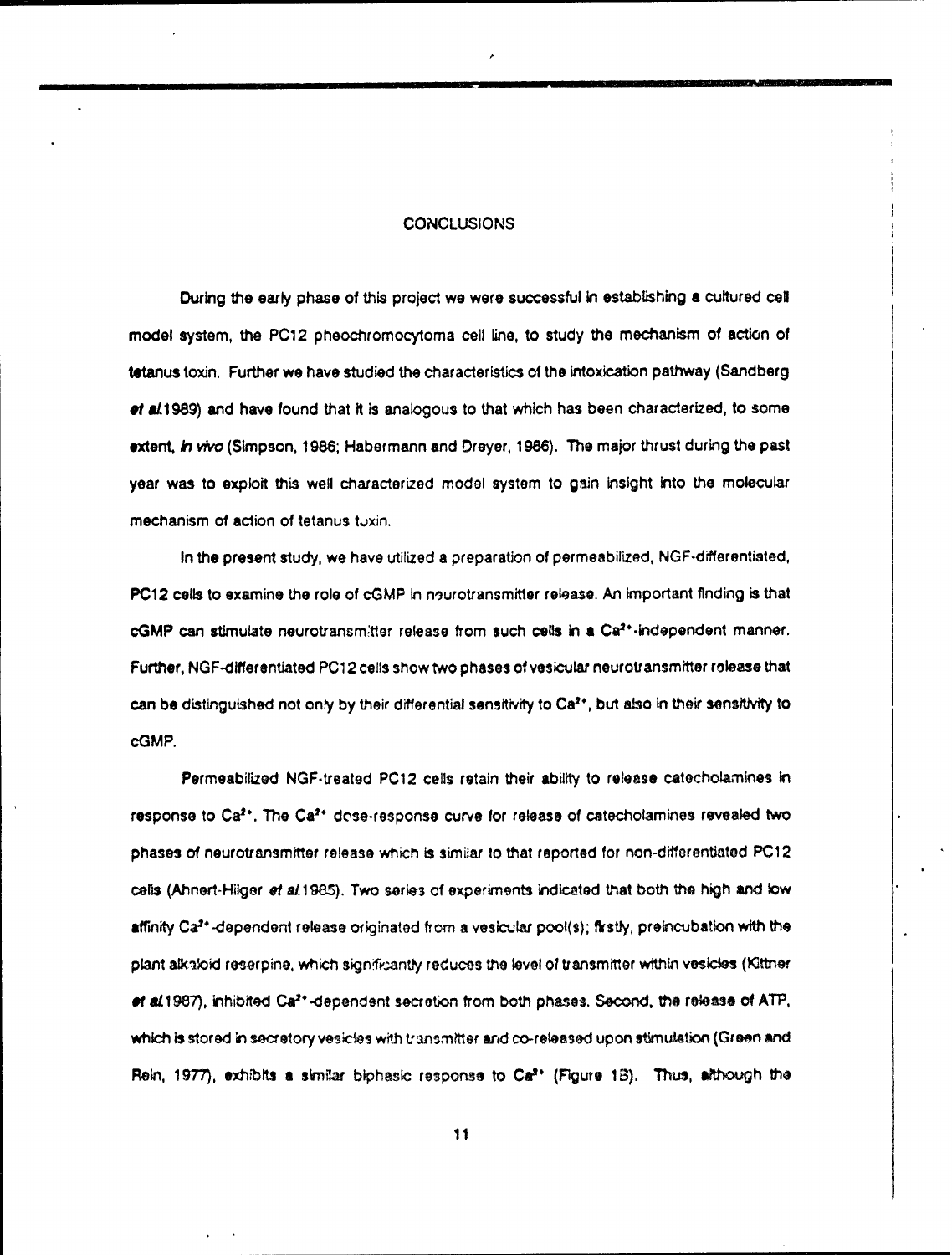biological significance of these two phases of transmitter release remain to be defined, they arise from pools of secretory vesicles.

An important goal of the present study was to verify the hypothesis, presented elsewhere (Sandberg et al.1989), that cGMP may play a role as a signalling molecule in secretion. Several results presented here support the conclusion that cGMP is involved in this process; under nominally Ca<sup>2+</sup>-free conditions (pCa>9), cGMP stimulates transmitter release in a time-dependent manner; the co-release of ATP indicates that cGMP-evoked release of DA was derived from vesicular pools; the magnitude of cGMP-evoked release in Ca<sup>2+</sup>-free medium is similar to that evoked by excitatory concentrations of free Ca<sup>2+</sup> (1-10µM). However, while the effects of cGMP were dose-dependent and highly specific (i.e. DA release was seen only for cyclic analogues of guanine nucleotides), It Is not clear whether the nucleotide stimulates secretion from the same population of vesicles as  $Ca<sup>2+</sup>$ .

Dose-response studies revealed that, under the conditions used, half maximal doses of cGMP were in the range of **5001,M.** These levels may be higher than expected in a physiological context. However, several resufts indicate that the apparent potency of cGMP is reduced due to two factors; a lack of complete permeability of the plasma membrane to cGMP and degradation. of the nucleotlde.

Permeabilization of cells with saponin (which produces larger pores than a-toxin (Ahnert-Hilger and Gratzl, 1968), increased the potency of cGMP by 40%. Furthermore, when cells were incubated with [3H]cGMP, 60% of the ceil-associated nucleotide was degraded within 3 min. Inciusion of phosphodlesterase inhibitcrs partially reversed 1:s degradation and increased the apparent potency of cGMP. Thus, while it is difficult to accurately estimate the effective concentration of intracellular cGMP in these experiments, it is clear that cGMP is significantly more potent than estimated by the half-maximal concentratior of the dose-response relaton.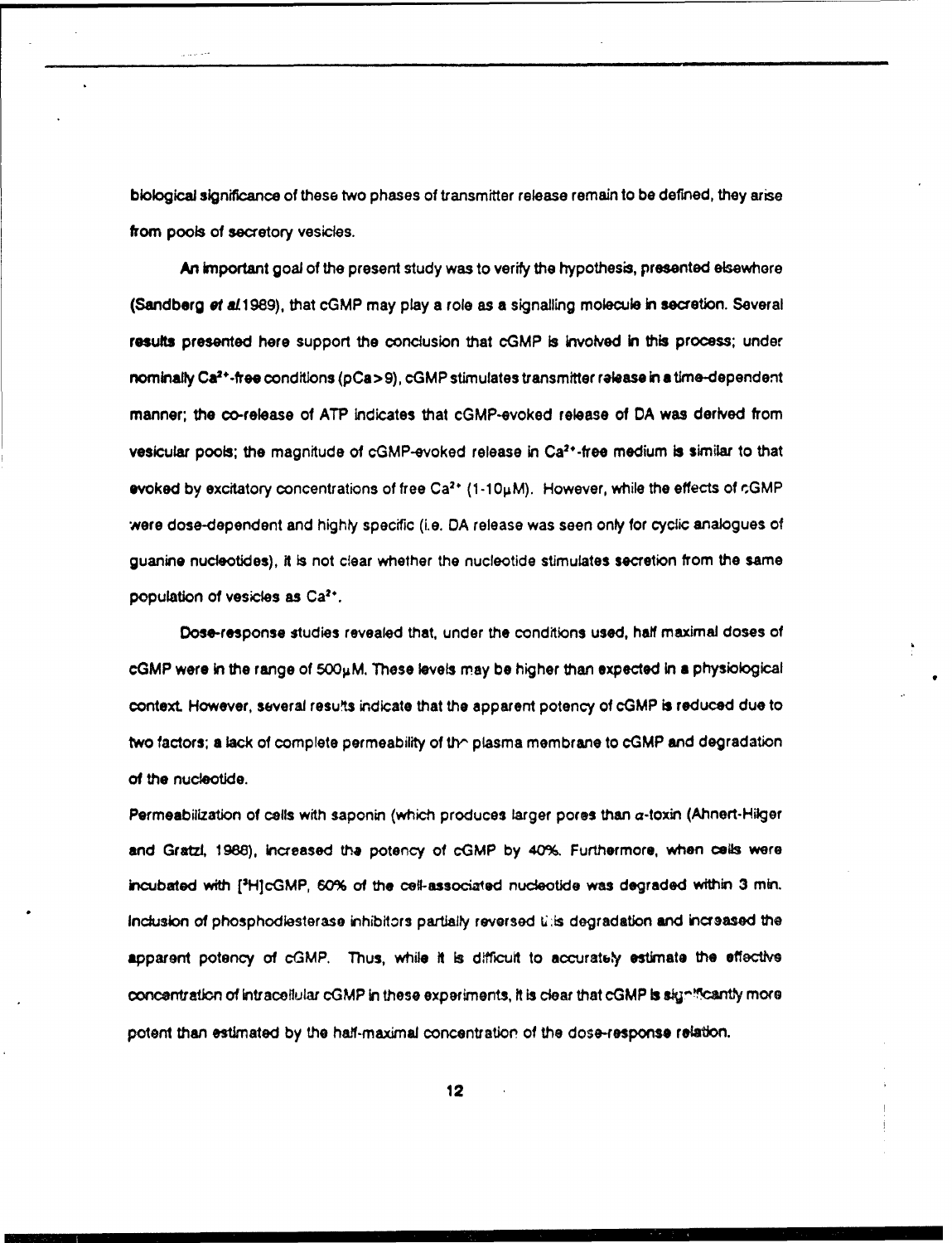While many of the experiments were performed in the absence of Ca<sup>2+</sup>, under physiological conditions Ca<sup>2+</sup> would be present. Therefore it was important to determine if there were interactions between Ca<sup>2+</sup> and cGMP on secretion. Transmitter release induced by cGMP was observed only in Ca<sup>2+</sup>-free buffers. While a small increase in release was observed if cGMP was present during incubations with low Ca<sup>2+</sup> concentrations  $(*t*<sub>W</sub><sup>P<sub>F</sub></sup>$  data not shown), cGMP effects were not additive with release induced by  $10\mu$ M free Ca<sup>2+</sup>. Although this effect could be  $e$ xplained by a cGMP-mediated release of Ca<sup>2+</sup> from intracellular stores this is unlikely, since, in the presence of 10mM EGTA, intracellular Ca<sup>2+</sup> levels are effectively buffered (Figure 4). Furthermore, in contrast to its stimulatory action under conditions of low free Ca<sup>2+</sup>, cGMP was actually inhibitory to release induced by  $100\mu$ M free Ca<sup>2+</sup>. It was also clear that AMPPNP inhibited the action of cGMP suggesting that hydrolyzable ATP is required for the action of the nucleotide. These results suggest that a cGMP-dependent kinase may be an important mediator of the response. Further experiments are needed to clarify this issue.

Thus, in summary, cGMP was found to stimulate the rapid release of neurotransmitter from permeabilized PC12 cells under essentially Ca<sup>2+</sup>-free conditions. Further, in the presence of  $Ca<sup>2+</sup>$ , cGMP regulated one phase or mode of  $Ca<sup>2+</sup>$ -dependent release. These observations provide new Insight on the importance of cGMP in regulating the molecular events that are triggered by depolarization and that lead to neurotransmitter release. It will be important in future studies to examine the effects of tetanus and botullnum toxins on the process.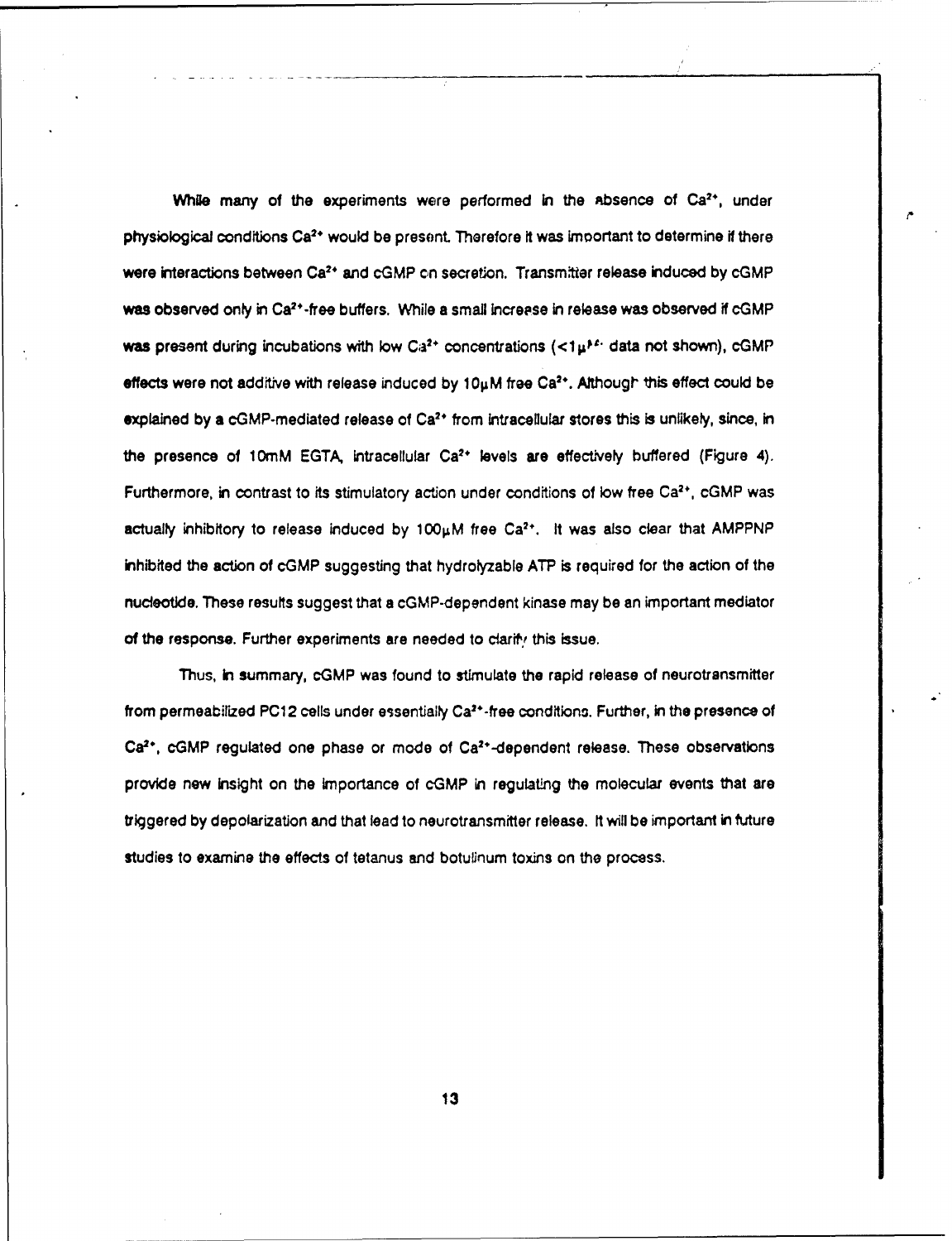## BIBUOGRAPHY OF PUBLISHED WORK

1. Sandberg, K, Berry, C.J., and Rogers, T.B. (1989) A Role for cGMP During Tetanus Toxin Blockade of Acetylcholine Release in the Rat Pheochromocytoma (PC12) Cell Line. *J. Neurosc.* 9, 3946-3954.

2. Evans, D.M., Grandin, A.B., Lokuta, **A.,** and Rogers, T.B. (1990) Cyclic GMP Regulates Catecholamine Secretion from Permeabilized PC12 Cells. *J. Neurochem.,* revised manuscript submitted.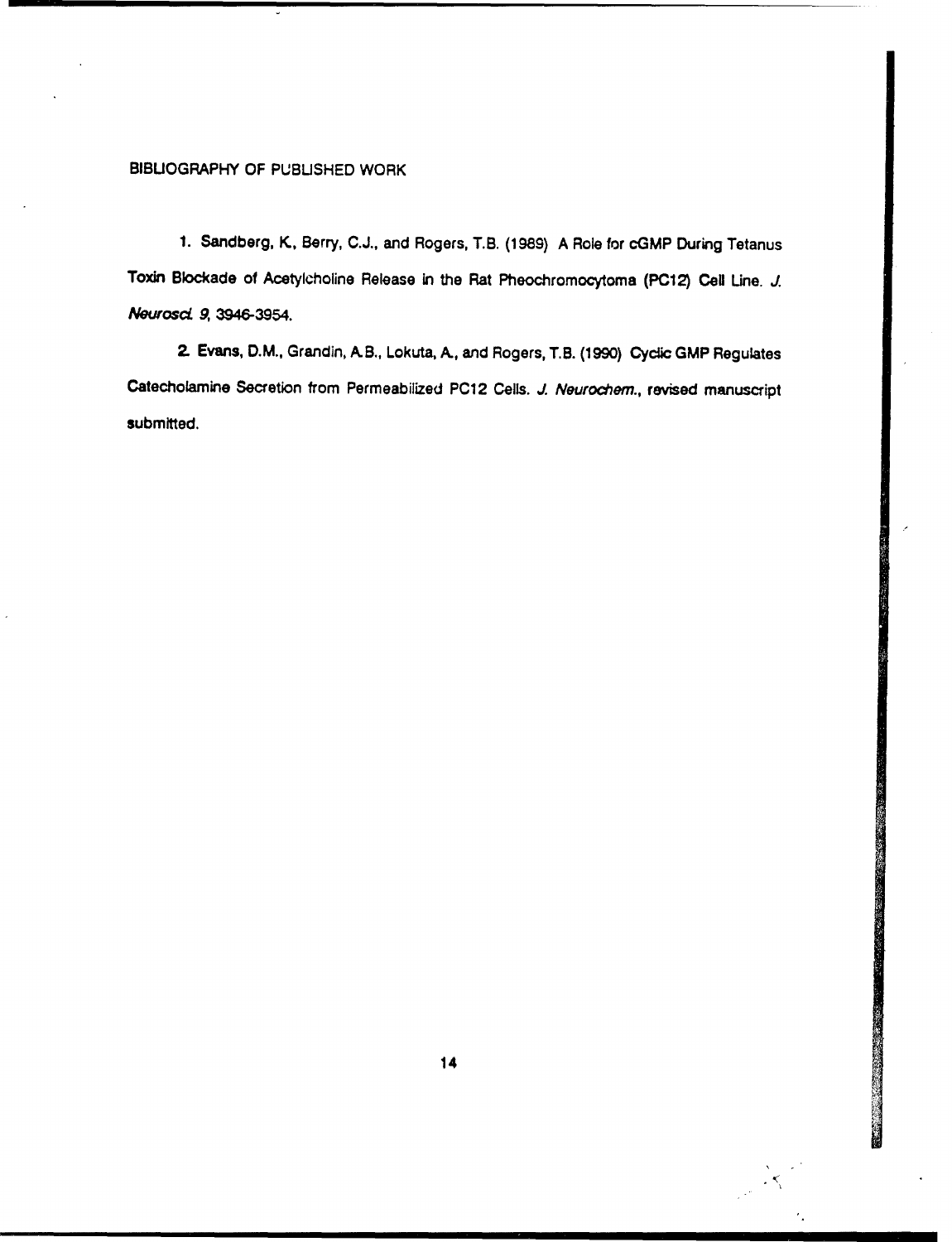## PERSONNEL INVOLVED IN CONTRACT WORK

**1.** Terry B. Rogers, PhD - Principal Investigator, 25% time

- In the second control of the second control of the second control of the second control of the second control of the second control of the second control of the second control of the second control of the second control

- **2.** Andrea Grandin, MS Research Assistant, 100% time
- 3. David Evans, PhD Research Associate, 100% time
- 4. Shirley Gaa, BS Research Assistant, 25% time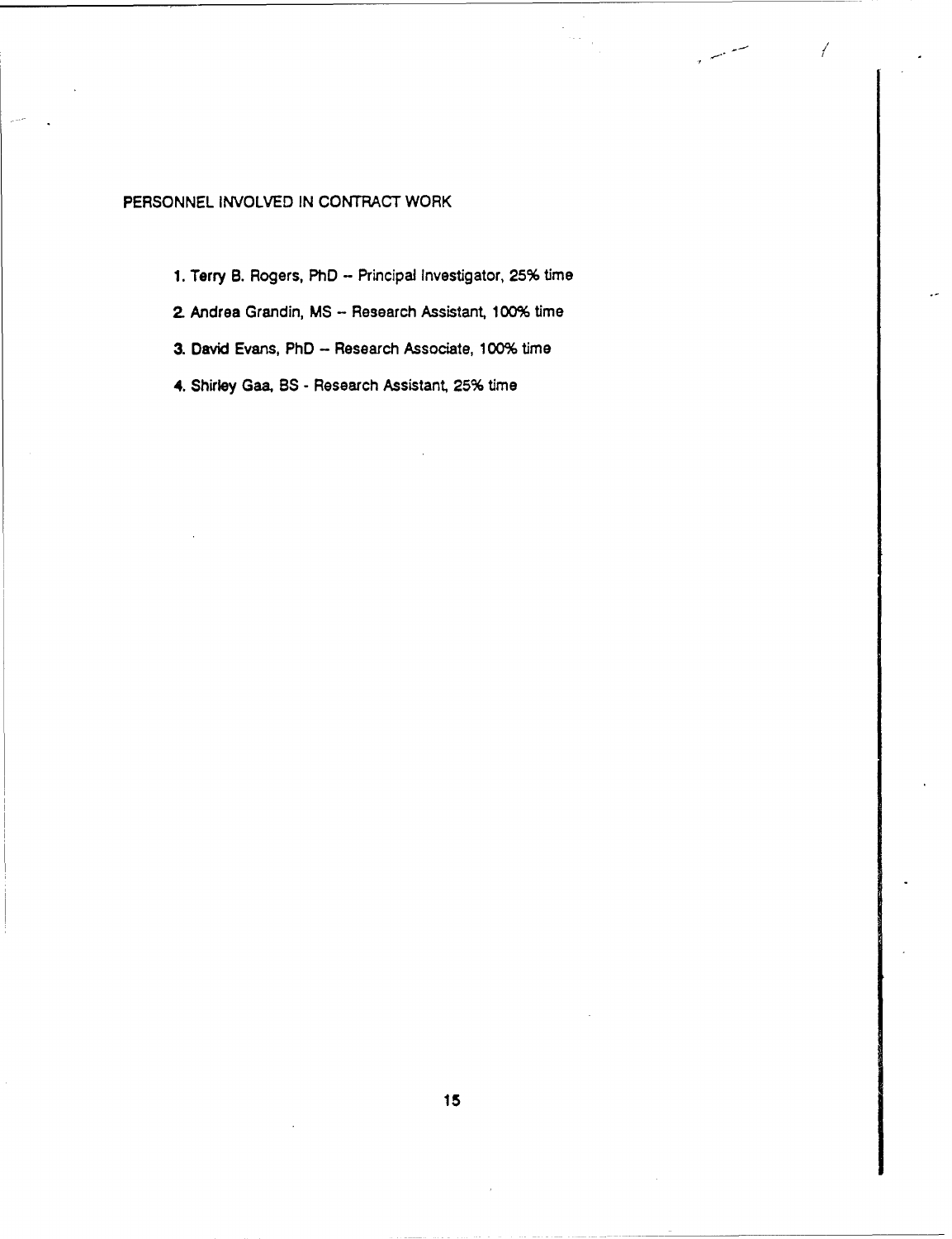#### **REFERENCES**

÷

---

Ahnert-Hilger, G., Bhakdi, S. and Gratzl, M. Minimal requirements for exocytosis. *J.Biol Chem.* 26012730-12734, 1985.

Ahnert-Hilger, **G.** and Gratzl, M. Controlled manipulation of the cell interior by pore forming proteins. 77PS 9:195-197, 1988.

Bergey, G.K, MacDonald, RL, Habig, W.H., Hardegree, M.C. and Nelson, P.G. Tetanus toxin convulsant action on mouse spinal cord neurons in culture. *J.Neurosci* 3:2310-2323, 1983.

Ceccarelli, B. and Clementi, F. Neurotoxins: tools In neurobiology. *Adv.CytopharmacoL* 3:1979.

Collingridge, G.L, Collins, G.G.S., Davies, J., James, TA., Neal, M.J. and Tongroach, P. Effect of tetanus toxin on transmitter release from substantia nigra and striatum in vitro. *J.Neurochem.* 34:540-547, 1980.

Dreyer, F., Mailart, A. and Brigant, J.L. Botulinum A toxin and tetanus toxin do not affect presynaptic membrane currents in mammalian motor nerve endings. Brain Res. 270:373-375, 1983.

Goldberg, N.D. and Haddox, **M.K** Cyclic GMP metabolism and Involvement in biological regulaJon. *Ann.Rev.Biochem.* 46:823-896, 1977.

Green, L.A. and Rein, G. Release, storage and uptake of catecholamines by a clonal cell line of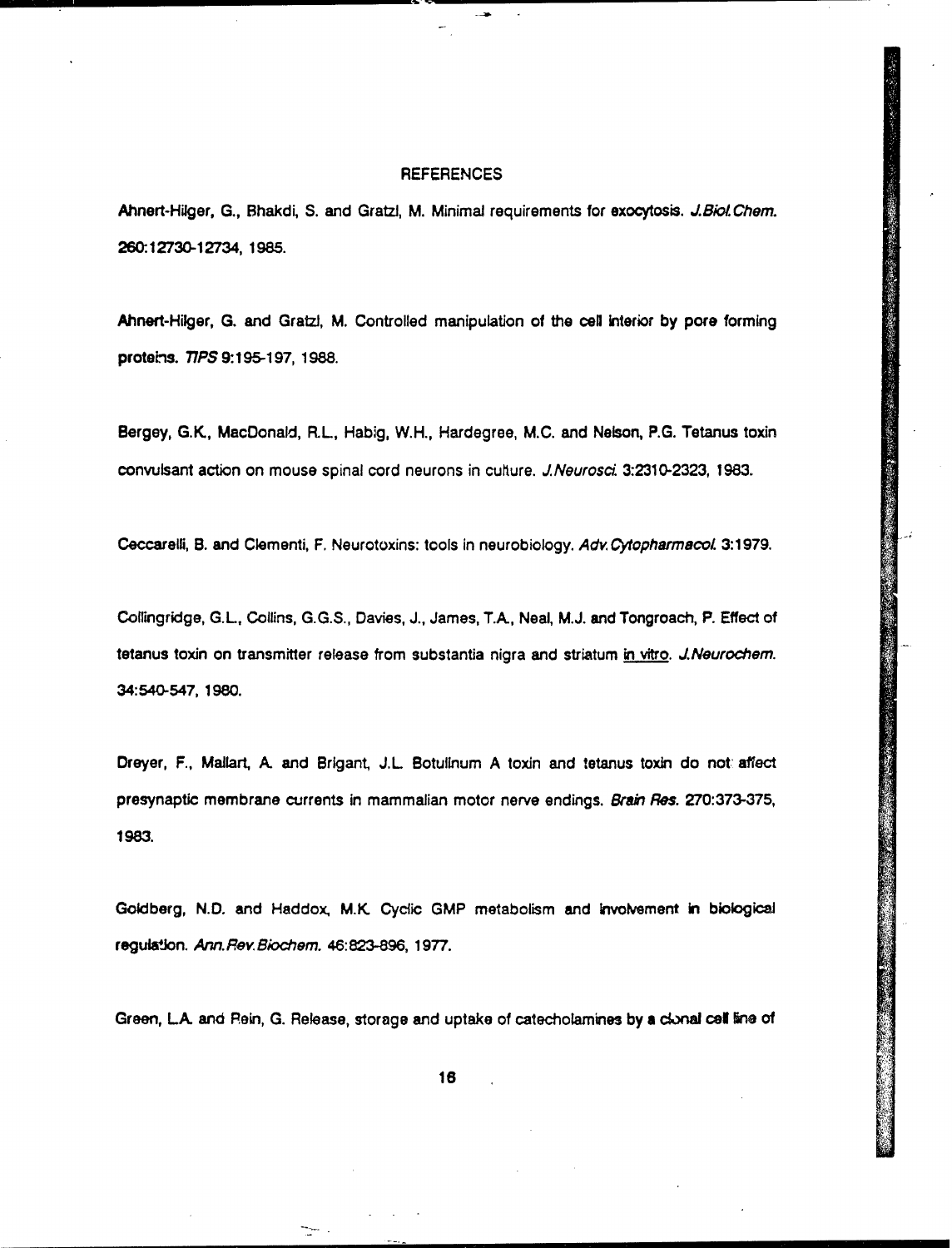NGF responsive pheochromocytoma cells. *Brain Res.* 129:247-263, 1977.

Habermarn, **E** and Dreyer, F. Clostridial neurotoxins: handling and action at the cellular and molecular level. *Curr. Topics MicrobiolimmunoL* 129:93-179, 198W.

Klttner, B., Brautigam, M. and Herken, H. PC12 cells: a model system for studing drug effects on dopamine synthesis and release. *Arch.IntPharmacodyn.* 286:181-194, 1987.

Mellanby, J. and Green, J. How does tetanus toxin act?. *Neuroscience* 6:281-300, 1981.

Nathanson, J.A. Cyclic nucleotides and nervous system function. *Physiol.Revs.* 57:158-256, 1977.

Osborne, R1H. and Bradford, H.F. Tetanus toxin inhibits amino acid release from nerve endings in vitro. *Nature* 244:157-158, 1973.

Sandberg, K, Berry, C., Eugster, E. and Rogers, T. A role for cGMP du, ing tetanus toxin blockade of acetylcholine releae in the rat pheochromocytoma (PC12) cell line. *J.Neurosci* 9:3946-3954, 1989.

Sandberg, K., Berry, C. and Rogers, T.B. Studies on the intoxication pathway of tetanus toxin in the rat pheochromocytoma (PC12) cell line. *J.BioI.Chem.* 264:5679-5686, 1989.

Schmitt, A., Dreyer, F. and John, C. At least three sequential steps are involved in the tetanus toxin-induced block of neuromuscular transmission. Nauyn-Scmeid. Arch. Pharmacol. 317:326-330,